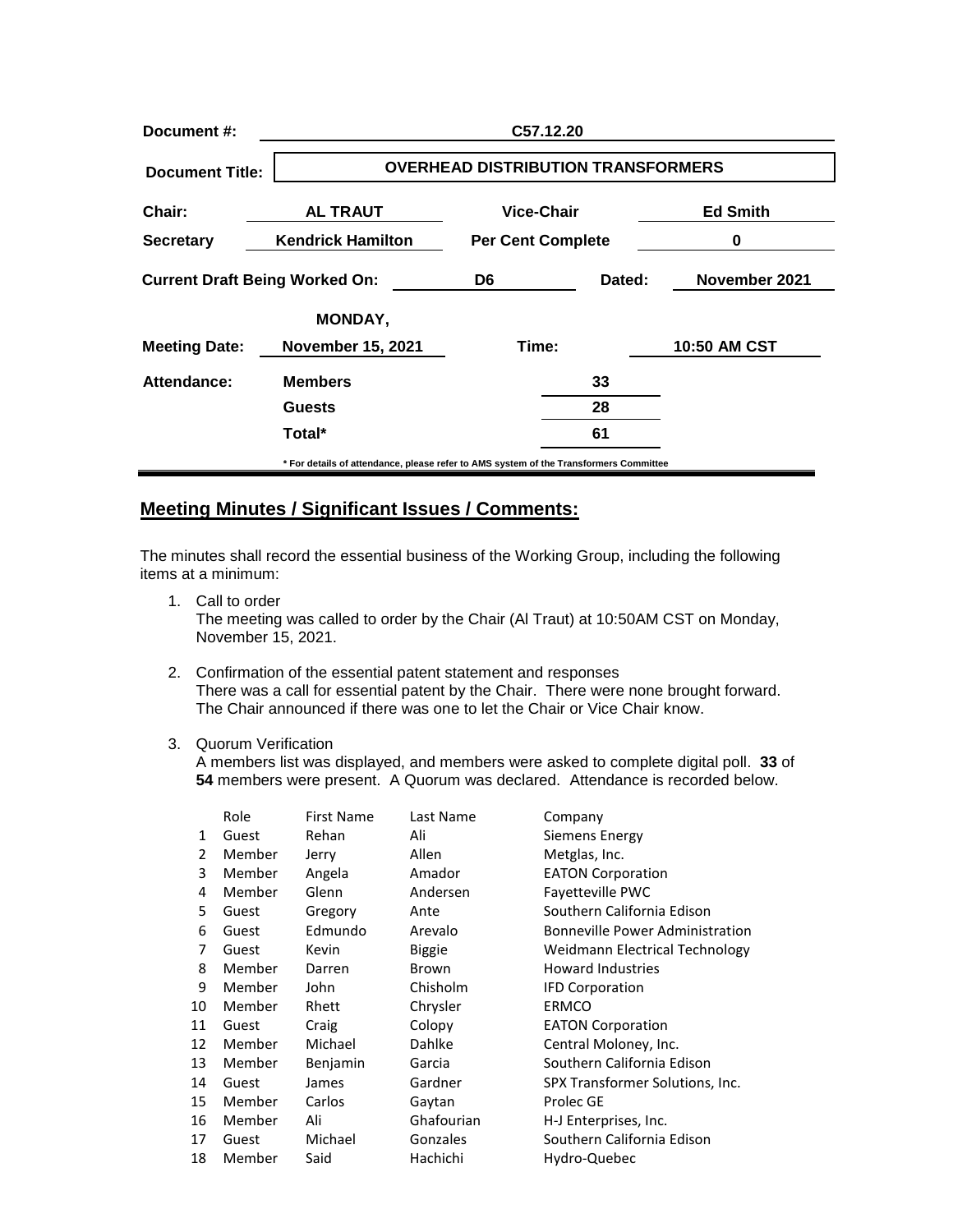| 19    | Secretary  | Kendrick     | Hamilton        | Power Partners, Inc.                 |
|-------|------------|--------------|-----------------|--------------------------------------|
| 20    | Member     | Kenneth      | Hampton         | <b>Baltimore Gas &amp; Electric</b>  |
| 21    | Member     | Ramadan      | <b>Issack</b>   | <b>American Electric Power</b>       |
| 22    | Member     | Gael         | Kennedy         | GR Kennedy & Associates LLC          |
| 23    | Guest      | Evan         | Knapp           | <b>EATON Corporation</b>             |
| 24    | Guest      | Andrew       | Larison         | Hitachi Energy                       |
| 25    | Guest      | Rosamise     | Magee           | PSE&G                                |
| 26    | Guest      | Jinesh       | Malde           | M&I Materials Inc.                   |
| 27    | Guest      | Zachary      | Millard         | <b>Great River Energy</b>            |
| 28    | Guest      | Philip       | Miller          | Memphis Light, Gas & Water           |
| 29    | Guest      | Manoj Kumar  | Mishra          | ASAsoft (Canada) Inc                 |
| 30    | Member     | Michael      | Morgan          | Duke Energy                          |
| 31    | Guest      | Martin       | Munoz Molina    | Orto de Mexico                       |
| 32    | Member     | Dwight       | Parkinson       | <b>EATON Corporation</b>             |
| 33    | Guest      | Chris        | Pitts           | <b>Howard Industries</b>             |
| 34    | Member     | Jarrod       | Prince          | <b>ERMCO</b>                         |
| 35    | Guest      | Lesther Alex | Quispe Cuadrado | <b>EATON Corporation</b>             |
| 36    | Guest      | lon          | Radu            | Hitachi Energy                       |
| 37    | Member     | Juan         | Ramirez         | <b>CELECO</b>                        |
| 38    | Member     | Martin       | Rave            | ComEd                                |
| *39   | Guest      | Robert       | Reepe           | Georgia Power Co.                    |
| 40    | Guest      | Mahesh       | Sampat          | <b>EMS Consulting Inc.</b>           |
| *41   | Guest      | Albert       | Sanchez         | Knoxville Utilities Board            |
| 42    | Guest      | Alan         | Sbravati        | Cargill, Inc.                        |
| $*43$ | Guest      | Jeffrey      | Schneider       | Power Partners/Spire Power Solutions |
| $*44$ | Guest      | Avijit       | Shingari        | Pepco Holdings Inc.                  |
| 45    | Member     | Stephen      | Shull           | <b>BBC Electrical Services, Inc.</b> |
| 46    | Member     | Audrey       | Siebert-Timmer  | <b>IFD Corporation</b>               |
| 47    | Guest      | Adrian       | Silgardo        | <b>IFD Corporation</b>               |
| 48    | Member     | Igor         | Simonov         | Toronto Hydro                        |
| 49    | Vice-Chair | Edward       | Smith           | H-J Family of Companies              |
| 50    | Guest      | Kerwin       | Stretch         | <b>Siemens Energy</b>                |
| 51    | Member     | Eric         | Theisen         | Metglas, Inc.                        |
| 52    | Member     | Michael      | Thibault        | Pacific Gas & Electric               |
| 53    | Guest      | Timothy      | Tillery         | <b>Howard Industries</b>             |
| 54    | Chair      | Alan         | Traut           | <b>Howard Industries</b>             |
| 55    | Member     | Reinaldo     | Valentin        | Duke Energy                          |
| 56    | Member     | Jeremy       | Van Horn        | <b>IFD Corporation</b>               |
| 57    | Member     | John         | Vartanian       | National Grid                        |
| 58    | Member     | Joshua       | Verdell         | ERMCO                                |
| 59    | Guest      | Shelby       | Walters         | Howard Industries                    |
| 60    | Member     | <b>Bruce</b> | Webb            | Knoxville Utilities Board            |
| 61    | Member     | Alan         | Wilks           | Consultant                           |

\*4 guests requesting membership. All meet attendance requirements and will be added as members during the next meeting.

- 4. Approval of agenda for this meeting The Chair sent out the Agenda prior to the meeting for review. Agenda was approved without any opposition.
- 5. Approval of minutes of the previous meeting The Chair sent out the minutes prior to the meeting for review. Minutes were approved without any opposition.
- 6. Chair Report The Chair announced the active PAR expires in 2023.